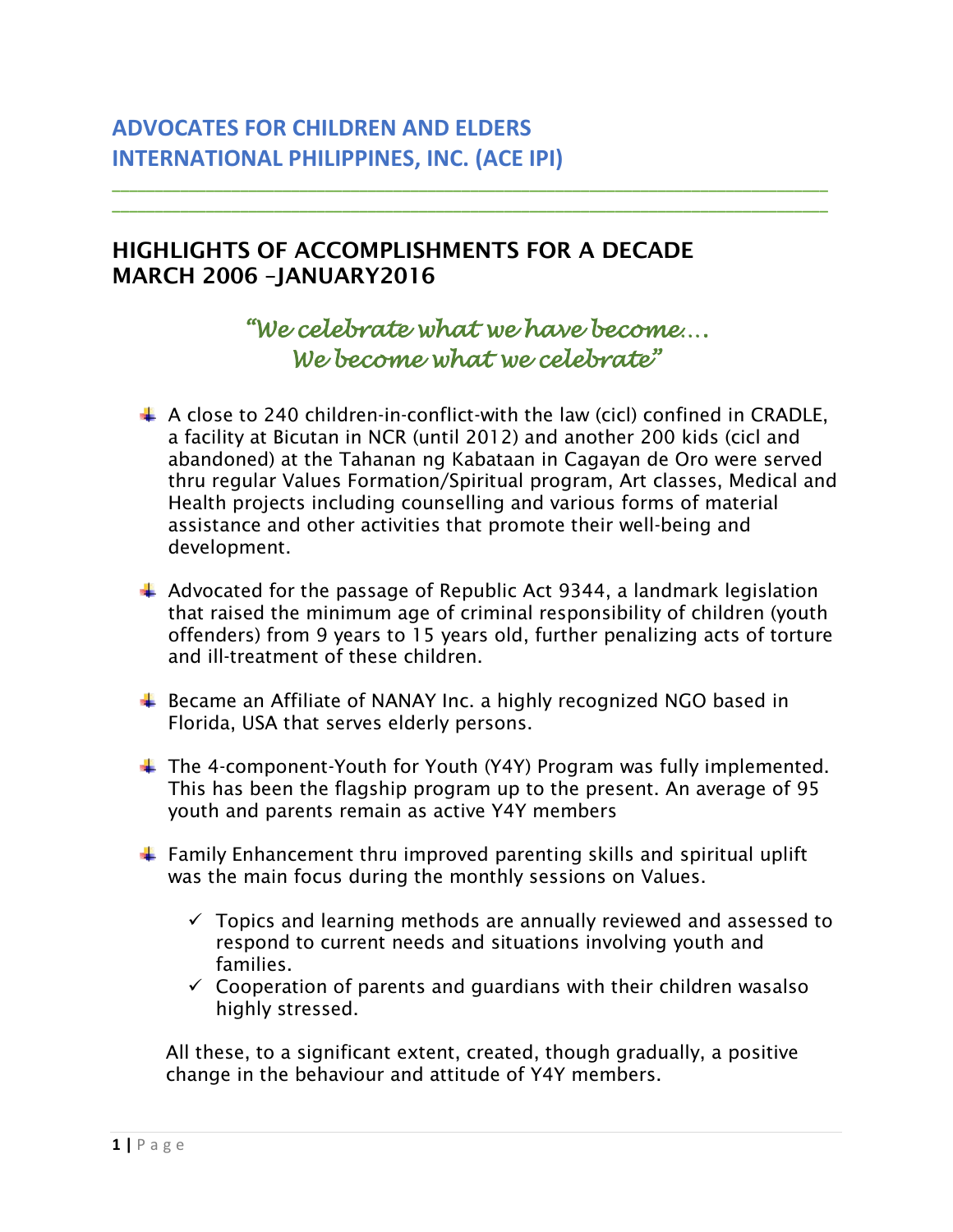- $\ddot{+}$  Access to education in different levels (high school, K12, vocational and college) was provided to some underserved youth from poor communities within 5 mission areas namely Paranaque, Cagayan de Oro, Muntinlupa, Kalookan and Mountain Province.
	- $\checkmark$  From 28 youth in 2008, about 73 have eventually been supported every school year. A total of 45 youth were dropped from the program but were also replaced. An average of 17 qualified new ones were accepted each year.
	- $\checkmark$  Hence a net total of 107 youth were assisted, of whom, 71 are still enrolled for school year 2015-16 while 39 already graduated from vocational & college. Of these graduates, 24 are already employed. Some have been helping as Christmas program sponsors and Grateful Hearts' members.
- $\ddot{\phantom{1}}$  Special trainings i.e. Basic Computer Education, Art Classes, Academic Tutorials and Folk dancing among others, helped build capabilities and improve the competencies of youth members. These were conducted for 7 years during summer.
- $\ddot$  Fund Sourcing:
	- $\checkmark$  Two major fund raising events were conducted: "Handog Mo, Kinabukasan Ko", a raffle project and "An Ace to a Bright Future", a golf tournament. Gross total proceeds for both events amounted to Php 817,000 with costs of product x-deals and giveaways included.
	- $\checkmark$  Direct solicitations from individual donors amounted to almost Php 2 million.
	- $\checkmark$  Specific Program support in NCR has been received thru partnerships with three (3) non-government organizations namely Pondo ng Pinoy Community Foundation, Jaycees Manila Inc. and South S.E.E.D.LPDH College. Total cash amount received was about Php 1 million, valuated scholarships worth Php 5 million and in-kind donations of Php 1.3 million. For Cagayan de Oro, there were also three (3) major partners namely, Green Minds, Sacred Heart of Jesus Montessori School and DIREHUSI.
- $\ddot{\phantom{1}}$  Annual Administrative cost has been maintained at an average of 6% of total net expenses.